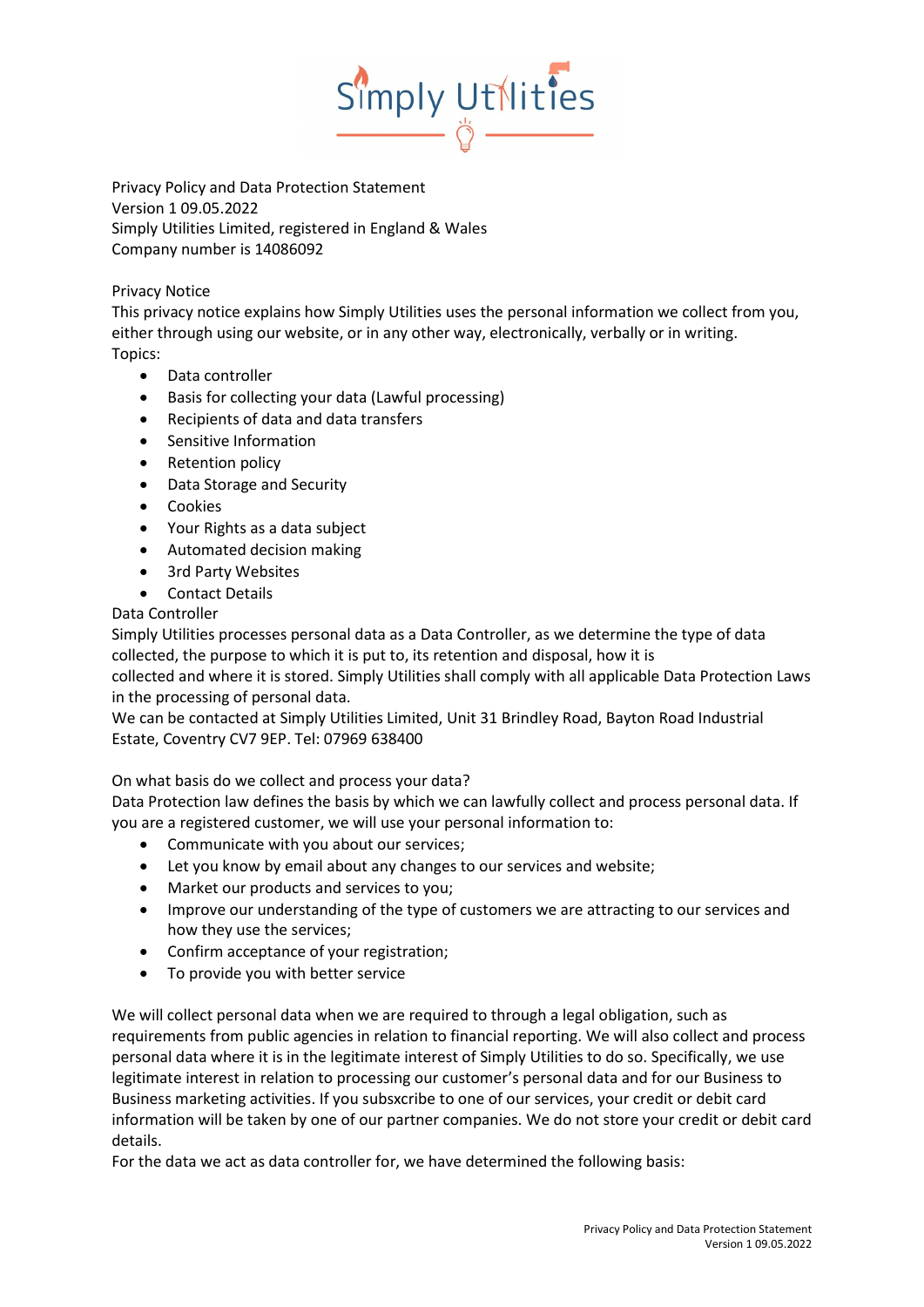

## Customers

|                        |                           | Main Purpose of            | Secondary Purpose of |
|------------------------|---------------------------|----------------------------|----------------------|
| Data Type              | Data Catergory            | Processing                 | processing           |
|                        | <b>Identy and Contact</b> |                            |                      |
| First and Last name    | <b>Details</b>            | <b>Engage Commercially</b> | Marketing            |
| <b>Business Name</b>   | <b>Identy Details</b>     | <b>Engage Commercially</b> | Marketing            |
| Contact telephone      |                           |                            |                      |
| numbers                | <b>Contact Details</b>    | <b>Engage Commercially</b> | Marketing            |
| <b>Email Addresses</b> | <b>Contact Details</b>    | <b>Engage Commercially</b> | Marketing            |

We collect data in relation to your communications and interaction with us. This can include emails, text messaging, postal service delivery, social media posting or any other form of communication. In addition to the lawful purpose described previously for the above categories, we have a legitimate interest purpose to collect and retain this data to enable and improve our communication and for record keeping purposes.

The data we collect as data controllers from our data subjects is obtained directly from the data subject themselves, or is obtained from sources such as social media platforms. Please see our Cookie Policy for information on the data collected by our website.

Data recipients and data transfers

We do not sell any of your personal data to any third party. Where required Simply Utilities share personal data with service providers such as our accountants and insurance companies. We may, as required, share your personal information with printing and mailing companies, as well as email service providers and other delivery companies.

| Third Party |                           |                                               | Retentio |
|-------------|---------------------------|-----------------------------------------------|----------|
| Category    | Type of Data              | Objective                                     | n period |
| Energy      | <b>Identy and Contact</b> | To forfil queries resolution, contractual     |          |
| Supplier    | <b>Details</b>            | obligations, Credit Check,                    | 7 years  |
| Intergrate  | <b>Identy and Contact</b> |                                               |          |
| d Systems   | Details                   | Monitoring and service delivery               | 7 years  |
| Telephony   | <b>Telephone Contact</b>  | Record calls for contractual obligations with |          |
| Systems     | Details                   | supplier                                      | 7 years  |

Where required we will disclose your personal data with law enforcement and fraud prevention agencies. This is so we can help tackle fraud or where such disclosure is necessary for compliance with a legal obligation to which we are subject. Additionally, in order to protect your vital interests or the vital interests of another natural person, or in connection with the establishment, exercise or defence of legal claims, whether in court proceedings or in an administrative or out-of-court procedure.

## Sensitive information

Simply Utilities does not process special category data as defined by Article 9 of the GDPR. Retention policy

The data we collect directly from you is the minimum we require to facilitate the lawful processing described above. Personally Identifiable Information (PII) placed on our system will be deleted in accordance with legal obligations, such as HMRC requirements.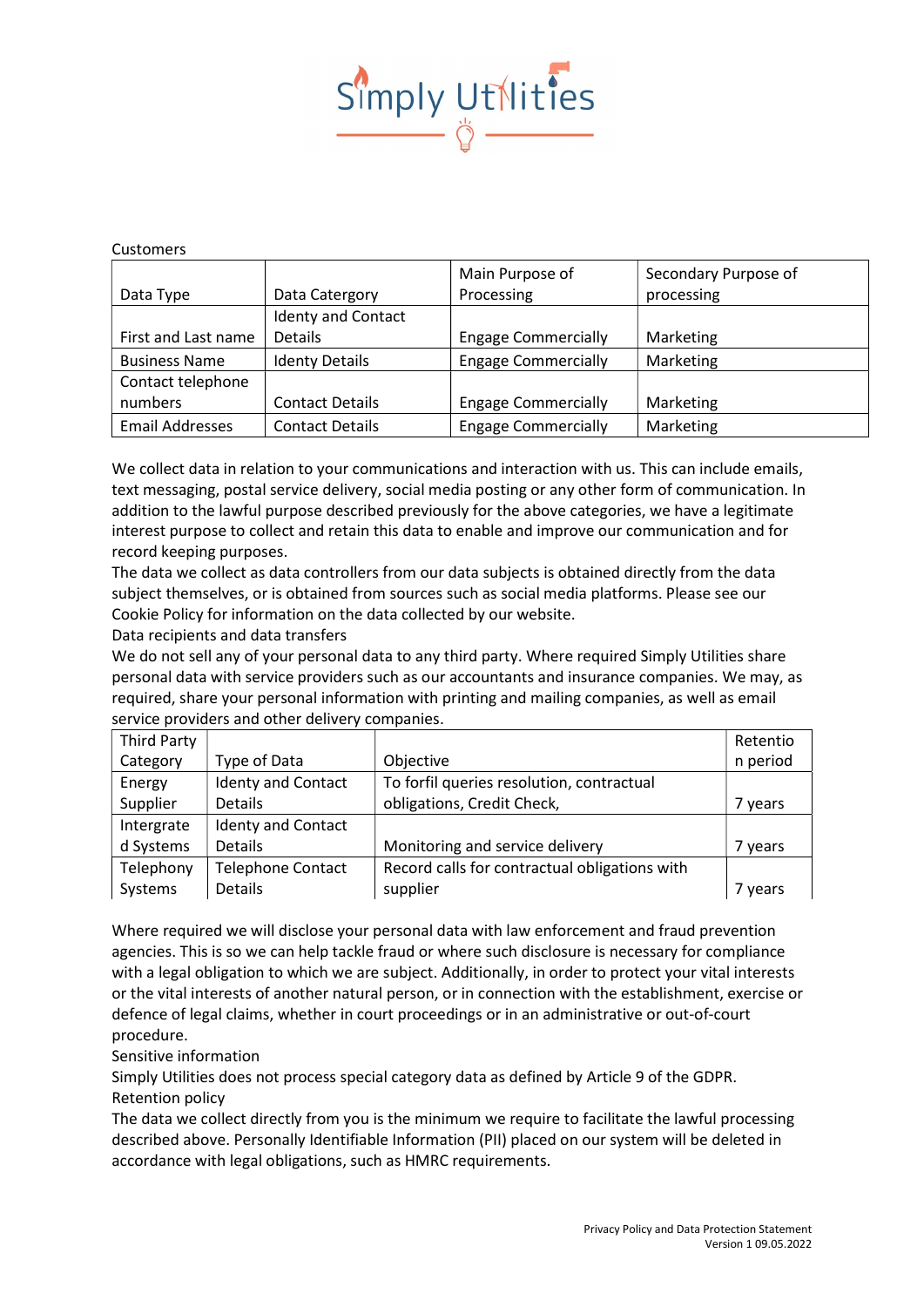

Generally, personal data required for financial transaction and audit purposes, including reporting to the HMRC will be retained for 6 years plus the current year it is collected. The data we process for direct marketing purposes will be retained for as long as our legitimate interest is current. In the instance whereby we no longer have a legitimate business purpose to retain it, we will anonymise or delete such personal data immediately.

Data Storage and Security

Simply Utilities follows strict security procedures to ensure that your personal information is not damaged, destroyed, or disclosed to a third party without your permission and to prevent unauthorised access. We store both physical and electronic records. We have put in place technical and organisational measures to ensure our physical security as well as technical measures for data backup, authorisation and authentication onto systems. We use secure firewalls and other measures to restrict electronic access, including anti-virus and anti-malware measures. If the data must be transferred to a third party, we require them to have in place similar measures to protect your personal data. We have a process in place to mitigate the impact of any data breach that should occur.

Only persons who need the information to fulfil their duties are granted access to personal data. We may require you to cooperate with our security checks before we disclose information to you. You can update the personal information that you give us at any time by contacting us directly. Your rights as a data subject

The regulations provide several rights to you as the Data Subject. Simply Utilities is committed to upholding those rights and those applicable to the personal information we collect and process are listed below. In addition to these rights, you have the right to escalate any concern to the Supervisory Authority, which in the UK is the Information Commissioners Office https://ico.org.uk. A full and detailed explanation of all rights can be found at https://ico.org.uk/for-the-public/.

- $\bullet$  The Right to be Informed you should be clear about what, why and in what way your personal information will be processed at the time it is processed. This privacy policy sets out that information.
- Right of Access you have the right to know what personal information is held, by whom and why.
- The Right to Rectification If the information we have collected and processed is inaccurate or incomplete, you have the right to have it rectified.
- Right to Erasure You have the right to have your personal data erased and to prevent processing in some specific situations.
- Right to Restrict Processing If you contest the accuracy of the personal data we hold, we will restrict the processing of your data until accuracy is verified.
- Right to Data Portability You have the right to move, duplicate or transfer your data easily from one IT environment to another in a safe and secure way.
- Right to Object You have the right to object to profiling and direct marketing.

You also have rights in relation to automated decision making.

You also have the right to lodge a complaint with the UK's supervisory body, The Information Commissioners Office – https://ico.org.uk

## Automated decision making

Simply Utilities does not use automated decision making to process personal data.

Third party websites

Our website may contain links to other websites. This privacy policy only applies to Simply Utilities, so if you follow a link to another website, you should read that organisation's own privacy policy. Changes to our privacy policy